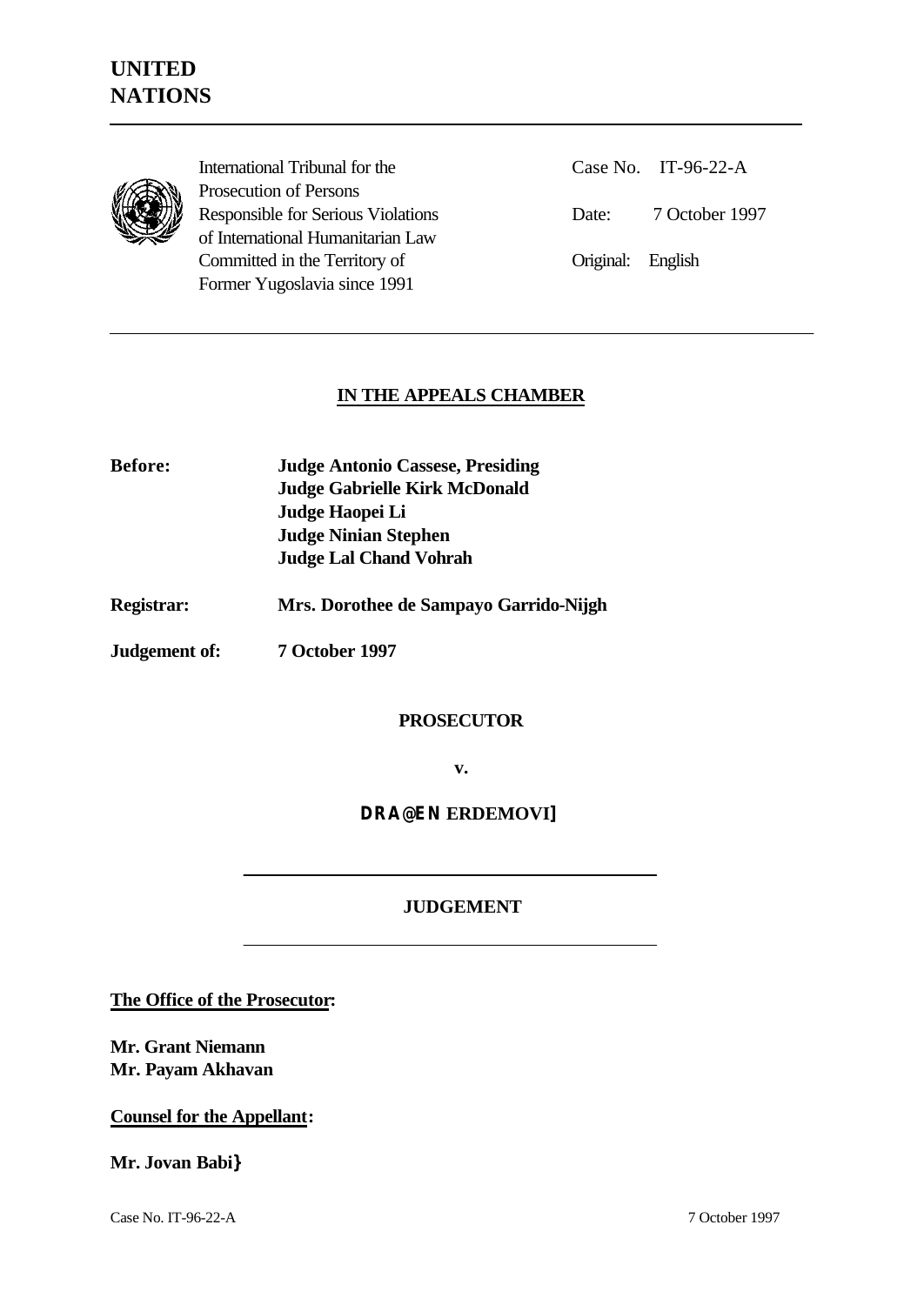#### **I. INTRODUCTION**

1. The Appeals Chamber of the International Tribunal for the Prosecution of Persons Responsible for Serious Violations of International Humanitarian Law Committed in the Territory of the Former Yugoslavia since 1991 ("the International Tribunal") is seised of an appeal lodged by Dra`en Erdemovi} ("the Appellant") against the Sentencing Judgement rendered by Trial Chamber  $I<sup>1</sup>$ on 29 November 1996 ("Sentencing Judgement")<sup>2</sup>. By this Sentencing Judgement, the Trial Chamber sentenced the Appellant to 10 years' imprisonment, following his guilty plea to one count of a crime against humanity, for his participation in the execution of approximately 1,200 unarmed civilian Muslim men at the Branjevo farm near the town of Pilica in eastern Bosnia on 16 July 1995, in the aftermath of the fall of the United Nations 'safe area' of Srebrenica.

2. The relevant facts, so far as this appeal is concerned, may be set out as follows. The Appellant was transferred into the custody of the International Tribunal on 30 March 1996 in connection with the Prosecutor's investigations into serious violations of international humanitarian law allegedly committed against the civilian population in and around Srebrenica in July 1995. Prior to his transfer, the Appellant had been detained since 2 March 1996 by the authorities of the Federal Republic of Yugoslavia in connection with their investigations into the same events. On 29 May 1996, Trial Chamber II requested the Federal Republic of Yugoslavia to defer to the International Tribunal all investigations and criminal proceedings respecting serious violations of international humanitarian law alleged to have been committed by the Appellant in and around Srebrenica in July 1995<sup>3</sup>.

3. The Appellant was indicted on 29 May 1996 on one count of a crime against humanity and on an alternative count of a violation of the laws or customs of war. The Indictment alleged the following facts:

<sup>&</sup>lt;sup>1</sup> Judges Jorda (Presiding), Odio Benito and Riad.

<sup>2</sup> Sentencing Judgement, *The Prosecutor v. Dra`en Erdemovi}*, Case No. IT-96-22-T, T.Ch. I, 29 Nov. 1996 ("*Sentencing Judgement*").

 $3$  Decision in the Matter of a Proposal for a Formal Request for Deferral to the Competence of the International Tribunal addressed to the Federal Republic of Yugoslavia in the Matter of Dra`en Erdemovi}, Case No. IT-96-22- D, T. Ch. II, 29 May 1996.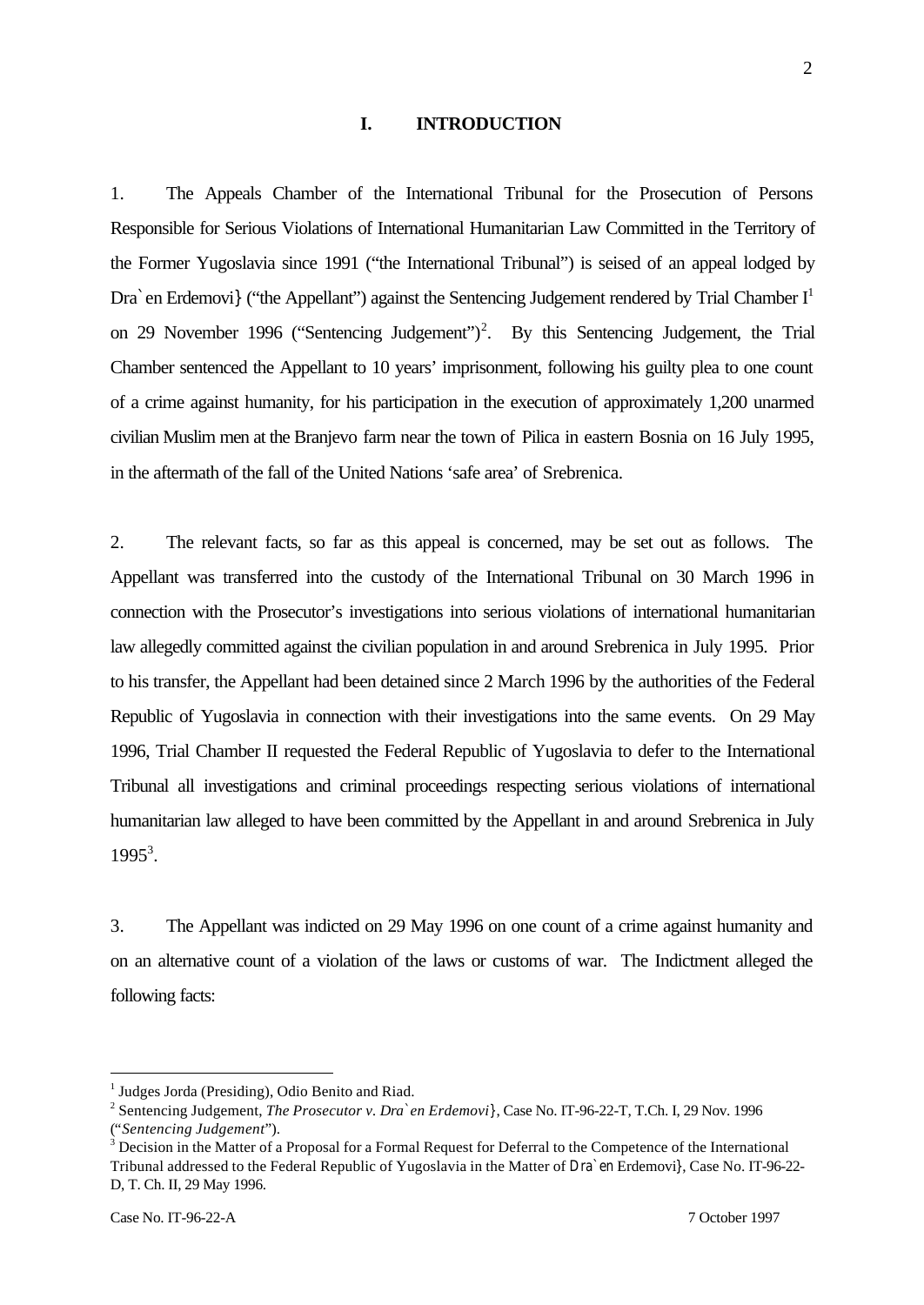1. On 16 April 1993, the Security Council of the United Nations, acting pursuant to Chapter VII of the United Nations Charter, adopted resolution 819, in which it demanded that all parties to the conflict in the Republic of Bosnia and Herzegovina treat Srebrenica and its surroundings as a safe area which should be free from any armed attack or any other hostile act. Resolution 819 was reaffirmed by Resolution 824 on 6 May 1993 and by Resolution 836 on 4 June 1993.

2. On or about 6 July 1995, the Bosnian Serb army commenced an attack on the UN "safe area" of Srebrenica. This attack continued through until 11 July 1995, when the first units of the Bosnian Serb army entered Srebrenica.

3. Thousands of Bosnian Muslim civilians who remained in Srebrenica during this attack fled to the UN compound in Poto~ari and sought refuge in and around the compound.

4. Between 11 and 13 July 1995, Bosnian Serb military personnel summarily executed an unknown number of Bosnian Muslims in Poto~ari and in Srebrenica.

5. Between 12 and 13 July 1995, the Bosnian Muslim men, women and children, who had sought refuge in and around the UN compound in Poto~ari were placed on buses and trucks under the control of Bosnian Serb military personnel and police and transported out of the Srebrenica enclave. Before boarding these buses and trucks, Bosnian Muslim men were separated from Bosnian Muslim women and children and were transported to various collection centres around Srebrenica.

6. A second group of approximately 15,000 Bosnian Muslim men, with some women and children, fled Srebrenica on 11 July 1995 through the woods in a large column in the direction of Tuzla. A large number of the Bosnian Muslim men who fled in this column were captured by or surrendered to Bosnian Serb army or police personnel.

7. Thousands of Bosnian Muslim men who had been either separated from women and children in Poto~ari or who had been captured by or surrendered to Bosnian Serb military or police personnel were sent to various collection sites outside of Srebrenica including, but not limited to a hangar in Bratunac, a soccer field in Nova Kasaba, a warehouse in Kravica, the primary school and gymnasium of "Veljko Luki}-Kurjak" in Grbavci, Zvornik municipality and divers fields and meadows along the Bratunac-Mili}i road.

8. Between 13 July 1995 and approximately 22 July 1995, thousands of Bosnian Muslim men were summarily executed by members of the Bosnian Serb army and Bosnian Serb police at divers locations including, but not limited to a warehouse at Kravica, a meadow and a dam near La`ete and divers other locations.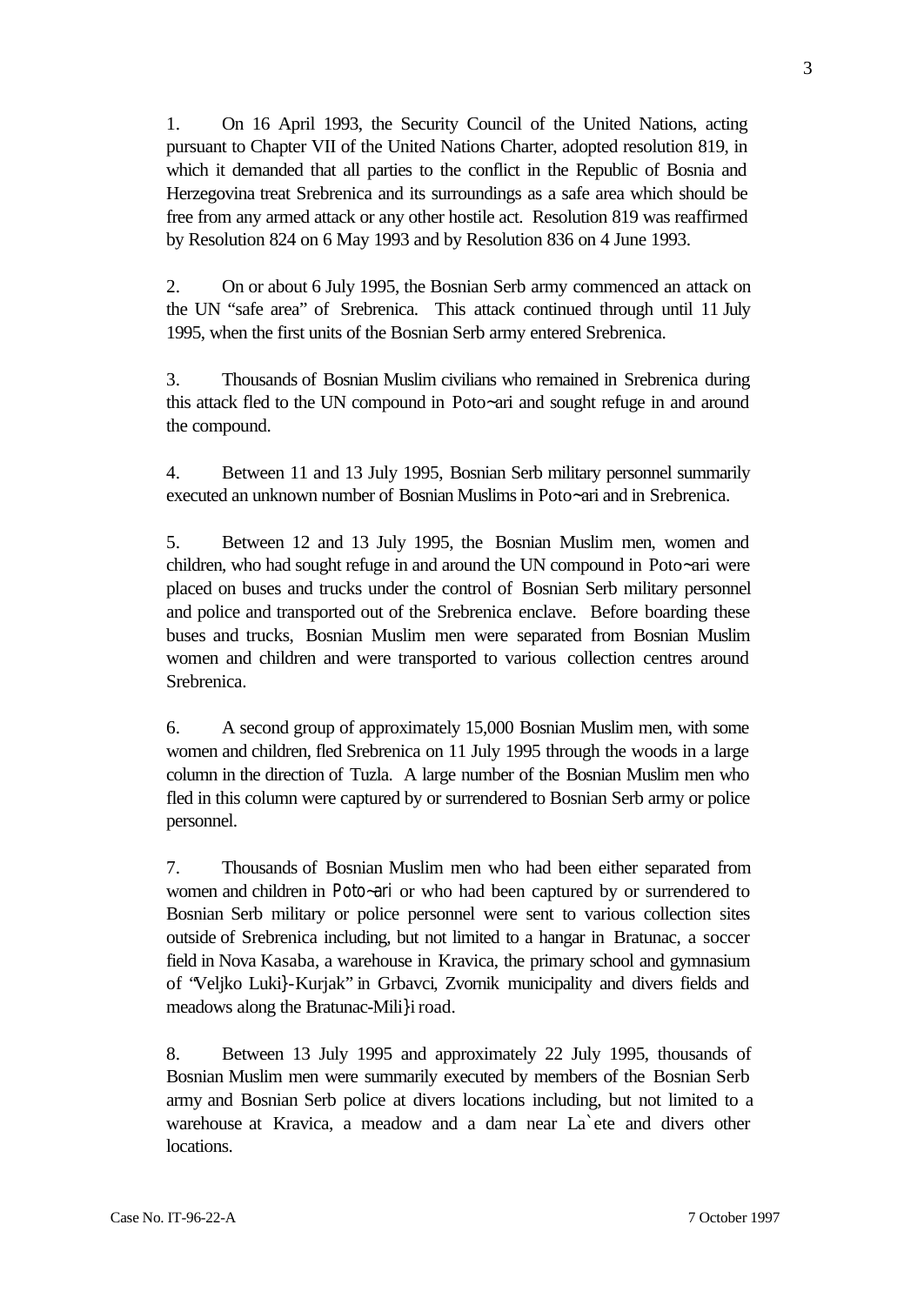9. On or about 16 July 1995, DRA@EN ERDEMOVI] and other members of the 10th Sabotage Detachment of the Bosnian Serb army were ordered to a collective farm near Pilica. This farm is located northwest of Zvornik in the Zvornik Municipality.

10. On or about 16 July 1995, DRA@EN ERDEMOVI] and other members of his unit were informed that bus loads of Bosnian Muslim civilian men from Srebrenica, who had surrendered to Bosnian Serb military or police personnel, would be arriving throughout the day at this collective farm.

11. On or about 16 July 1995, buses containing Bosnian Muslim men arrived at the collective farm in Pilica. Each bus was full of Bosnian Muslim men, ranging from approximately 17 to 60 years of age. After each bus arrived at the farm, the Bosnian Muslim men were removed in groups of about 10, escorted by members of the 10th Sabotage Detachment to a field adjacent to farm buildings and lined up in a row with their backs facing DRA@EN ERDEMOVI] and members of his unit.

12. On or about 16 July 1995, DRA@EN ERDEMOVI], did shoot and kill and did participate with other members of his unit and soldiers from another brigade in the shooting and killing of unarmed Bosnian Muslim men at the Pilica collective farm. These summary executions resulted in the deaths of hundreds of Bosnian Muslim male civilians.<sup>4</sup>

4. At his initial appearance on 31 May 1996, the Appellant pleaded guilty to the count of a crime against humanity. The Appellant added this explanation to his guilty plea:

Your Honour, I had to do this. If I had refused, I would have been killed together with the victims. When I refused, they told me: "If you are sorry for them, stand up, line up with them and we will kill you too". I am not sorry for myself but for my family, my wife and son who then had nine months, and I could not refuse because then they would have killed me. That is all I wish to add.<sup>5</sup>

The Trial Chamber accepted the Appellant's guilty plea and dismissed the second count of a violation of the laws or customs of war.

5. At the close of the initial appearance, the Trial Chamber ordered a psychiatric and psychological evaluation of the Appellant. The panel of three experts filed its report on 26 June 1996, concluding that the Appellant was suffering from post-traumatic stress disorder and that his

<sup>4</sup> Indictment, *The Prosecutor v. Dra`en Erdemovi},* Case No. IT-96-22, 29 May 1996, pp. 1 – 3.

<sup>5</sup> Transcript, *The Prosecutor v. Dra`en Erdemovi},* Case No. IT-96-22-T, 31 May 1996, p. 9 ("*Trial Transcript")*.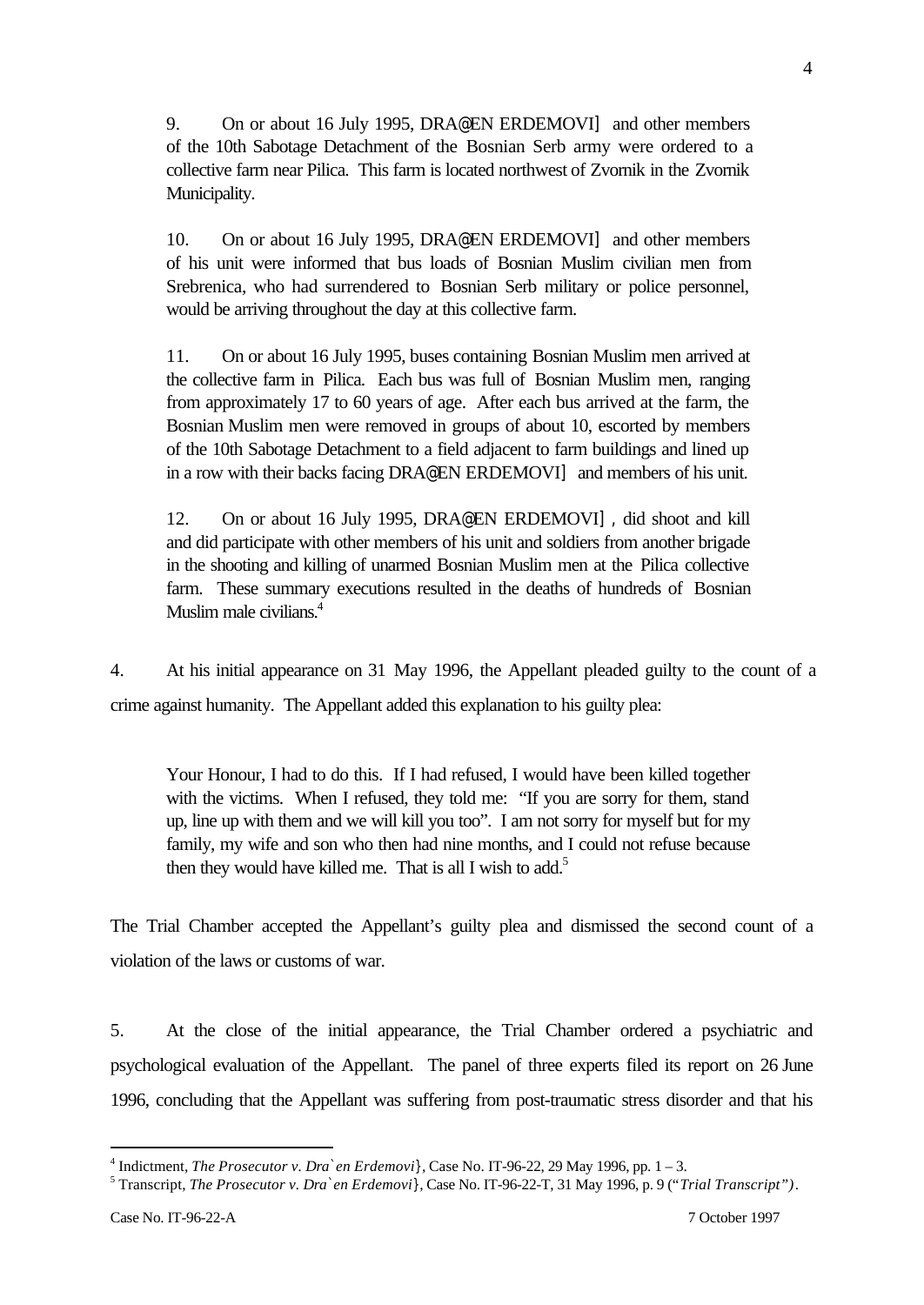mental condition at the time did not permit his trial before the Trial Chamber<sup>6</sup>. Consequently, the Trial Chamber postponed the pre-sentencing hearing and ordered a second evaluation of the Appellant to be submitted in three months' time. This second report was filed on 17 October 1996 and concluded that the Appellant's condition had improved such that he was now "sufficiently able to stand trial"<sup>7</sup>.

6. In the meantime, the Appellant had been cooperating with the investigators of the Office of the Prosecutor and, in July 1996, testified at the hearing pursuant to Rule 61 of the Rules of Procedure and Evidence of the International Tribunal ("the Rules") in the case of *Prosecutor v. Radovan Karad`i} and Ratko Mladi} 8* . The transcript of the Appellant's testimony in that case was added to the trial record with the consent of the parties<sup>9</sup>.

7. The Trial Chamber held a pre-sentencing hearing on 19 and 20 November 1996, for which it had asked the parties to make submissions on "the general practice regarding prison sentences and mitigating and aggravating circumstances<sup>'10</sup>.

8. In his testimony before the Trial Chamber, the Appellant described in detail the facts alleged in paragraphs 9 to 12 of the Indictment (*see* paragraph 3, *supra*). The Trial Chamber summed up his testimony on these facts as follows:

On the morning of 16 July 1995, Dra`en Erdemovi} and seven members of the 10th Sabotage Unit of the Bosnian Serb army were ordered to leave their base at Vlasenica and go to the Pilica farm north-west of Zvornik. When they arrived there, they were informed by their superiors that buses from Srebrenica carrying Bosnian Muslim civilians between 17 and 60 years of age who had surrendered to the members of the Bosnian Serb police or army would be arriving throughout the day.

Starting at 10 o'clock in the morning, members of the military police made the civilians in the first buses, all men, get off in groups of ten. The men were escorted

<sup>6</sup> *Sentencing Judgement, supra n. 2,* para. 5.

<sup>7</sup> *Ibid.,* para. 8.

<sup>8</sup> Review of the Indictments Pursuant to Rule 61 of the Rules of Procedure and Evidence, *Prosecutor v. Radovan Karad`i} and Ratko Mladi}*, Case Nos. IT-95-5-R61, IT-95-18-R61, T.Ch. I, 11 July 1996.

<sup>9</sup> *Trial Transcript, supra n. 5,* 19 Nov. 1996, p. 57.

<sup>10</sup> *Sentencing Judgement*, *supra n. 2,* para 9.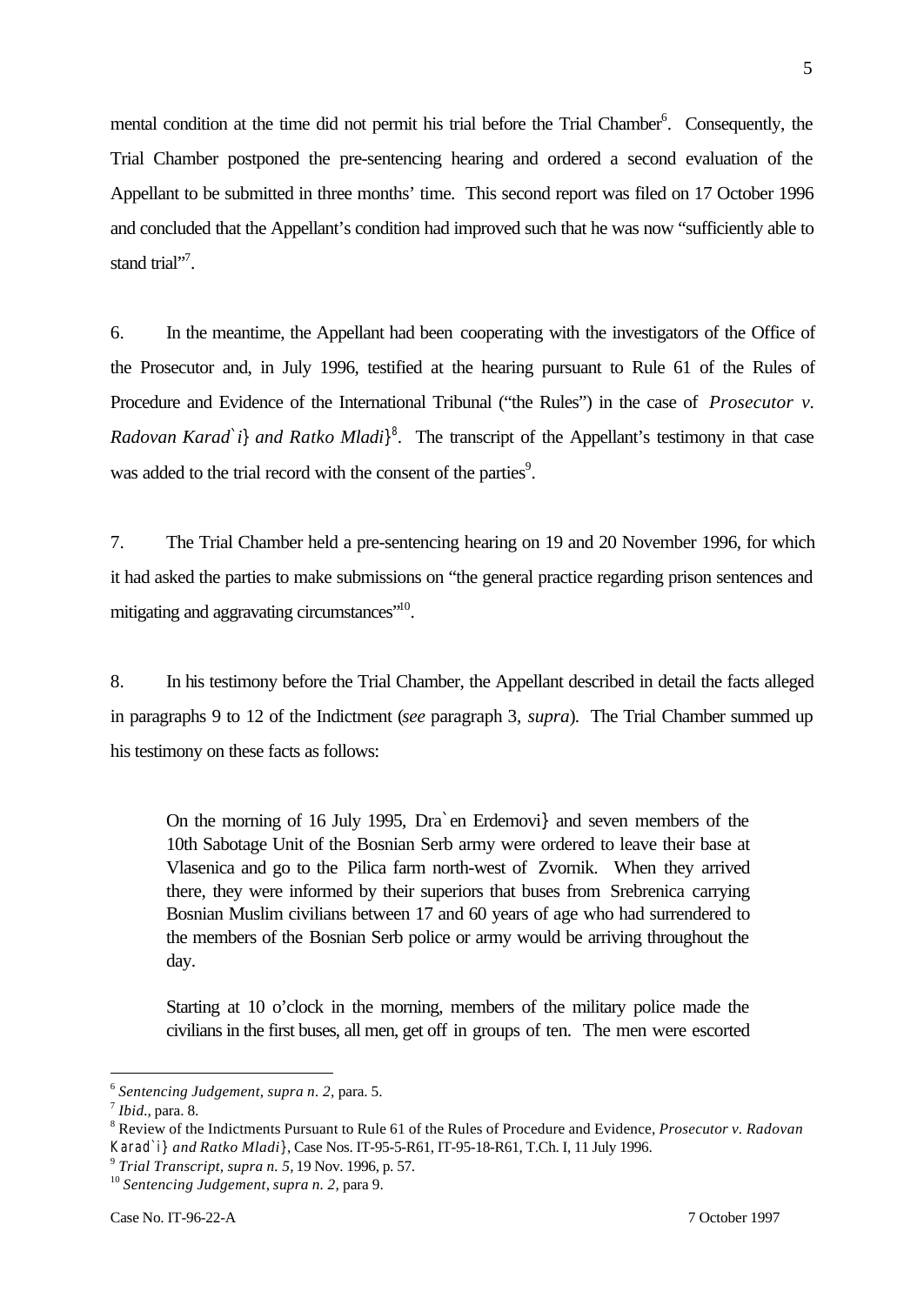to a field adjacent to the farm buildings where they were lined up with their backs to the firing squad. The members of the 10th Sabotage Unit, including Dra`en Erdemovi}, who composed the firing squad then killed them. Dra`en Erdemovi} carried out the work with an automatic weapon. The executions continued until about 3 o'clock in the afternoon.

The accused estimated that there were about 20 buses in all, each carrying approximately 60 men and boys. He believes that he personally killed about seventy people.<sup>11</sup>

And further on:

Dra`en Erdemovi} claims that he received the order from Brano Gojkovi}, commander of the operations at the Branjevo farm at Pilica, to prepare himself along with seven members of his unit for a mission the purpose of which they had absolutely no knowledge. He claimed it was only when they arrived on-site that the members of the unit were informed that they were to massacre hundreds of Muslims. He asserted his immediate refusal to do this but was threatened with instant death and told "If you don't wish to do it, stand in the line with the rest of them and give others your rifle so that they can shoot you." He declared that had he not carried out the order, he is sure he would have been killed or that his wife or child would have been directly threatened. Regarding this, he claimed to have seen Milorad Pelemis ordering someone to be killed because he had refused to obey. He reported that despite this, he attempted to spare a man between 50 and 60 years of age who said that he had saved Serbs from Srebrenica. Brano Gojkovi} then told him that he did not want any surviving witness to the crime.

Dra`en Erdemovi} asserted that he then opposed the order of a lieutenant colonel to participate in the execution of five hundred Muslim men being detained in the Pilica public building. He was able not to commit this further crime because three of his comrades supported him when he refused to obey.<sup>12</sup>

8. The Appellant also testified as to his personal situation and circumstances leading up to<sup>13</sup> and following<sup>14</sup> the crime. In addition, two pseudonymed witnesses testified on behalf of the Defence as to the Appellant's character.

<sup>11</sup> *Ibid*., para. 78.

<sup>12</sup> *Ibid.*, paras. 80 - 81.

<sup>13</sup> *Ibid.*, para. 79.

<sup>14</sup> *Ibid.*, para. 81.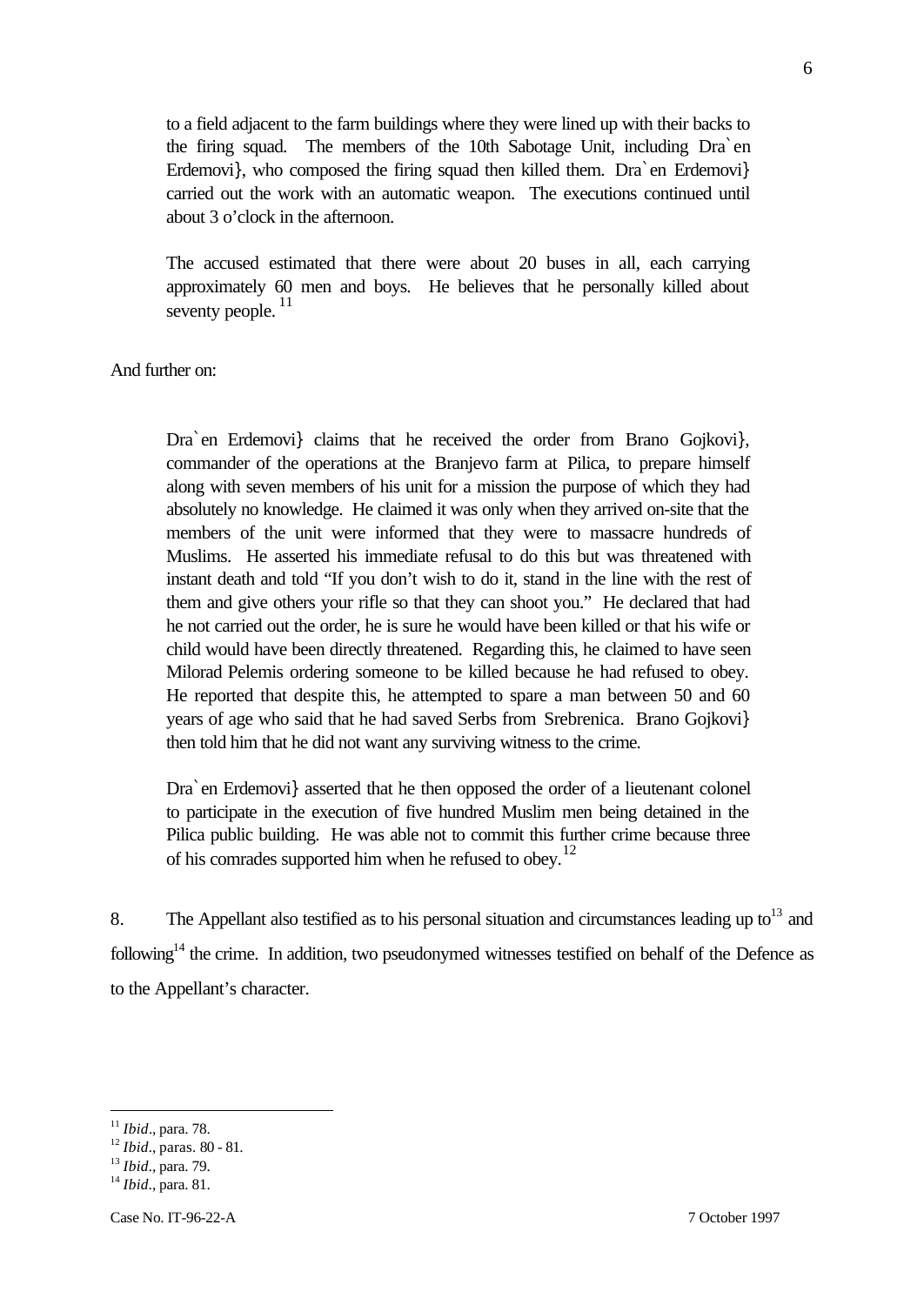9. The Prosecutor called one witness, Jean-René Ruez, an investigator in the Office of the Prosecutor, who testified as to the locations of several execution sites disclosed to him by the Appellant, information which was corroborated by the investigations of the Office of the Prosecutor. In particular, he testified that investigations had confirmed the existence of a mass grave at the Branjevo farm near Pilica, where the Appellant claimed he committed the crime in question. Investigations also confirmed that a massacre may have occurred in a public building in Pilica where, according to the Appellant's testimony, about 500 Muslims were executed on or about 16 July 1995<sup>15</sup> .

10. The Trial Chamber, having accepted the Appellant's plea of guilty to the count of a crime against humanity, sentenced the Appellant to 10 years' imprisonment. This term of imprisonment was imposed by the Trial Chamber having regard to the extreme gravity of the offence and to a number of mitigating circumstances.

## *(a) The extreme gravity of the crime*

The Trial Chamber took the view that the objective gravity of the crime was such that "there exists in international law a standard according to which a crime against humanity is one of extreme gravity demanding the most severe penalties when no mitigating circumstances are present"<sup>16</sup>.

It also took into account the subjective gravity of the crime, which was underscored by the Appellant's significant role in the mass execution of 1,200 unarmed civilians during a five-hour period, in particular, his responsibility for killing between 10 and 100 people<sup>17</sup>.

It is to be noted that the Trial Chamber also took the view that no consideration could be given to any aggravating circumstances when determining the sentence to be imposed for these crimes because of the extreme gravity *per se* of crimes against humanity<sup>18</sup>.

<sup>15</sup> *Ibid.*, para. 77.

<sup>16</sup> *Ibid.*, para. 31.

<sup>17</sup> *Ibid.*, para. 85.

<sup>18</sup> *Ibid.*, para. 45.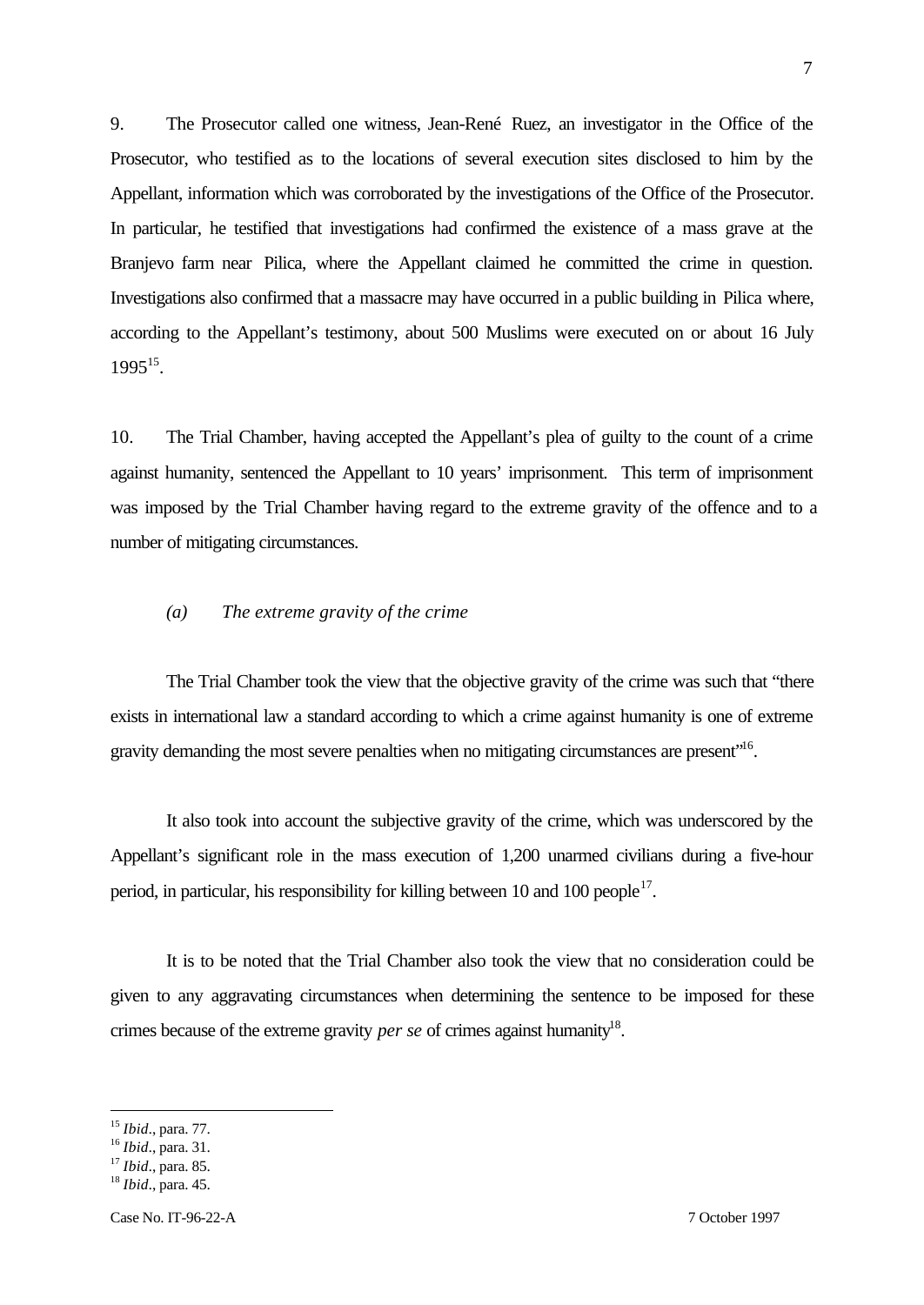#### *(b) The mitigating circumstances*

As regards the mitigating circumstances contemporaneous with the crime, that is the "state of mental incompetence claimed by the Defence [and] the extreme necessity in which [the Appellant] allegedly found himself when placed under duress by the order and threat from his hierarchical superiors as well as his subordinate level within the military hierarchy<sup>19</sup>, the Trial Chamber considered that these were insufficiently proven since the Appellant's testimony in this regard had not been corroborated by independent evidence $20$ .

With regard to the mitigating circumstances which followed the commission of the crime, the Trial Chamber took into account the Appellant's feelings of remorse, his desire to surrender to the International Tribunal, his guilty  $plea<sup>21</sup>$ , his cooperation with the Office of the Prosecutor<sup>22</sup>, and "the fact that he now does not constitute a danger and the corrigible character of his personality<sup> $23$ </sup>.

The Trial Chamber also accepted, as mitigating factors, the Appellant's young age, 23 years at the time of the crime, and his low rank in the military hierarchy of the Bosnian Serb army<sup>24</sup>.

<sup>19</sup> *Ibid.*, para. 86.

<sup>&</sup>lt;sup>20</sup> "The Trial Chamber would point out, however, that as regards the acts in which the accused is personally implicated and which, if sufficiently proved, would constitute grounds for granting mitigating circumstances, the Defence has produced no testimony, evaluation or any other elements to corroborate what the accused has said. For this reason, the Judges deem that they are unable to accept the plea of extreme necessity." *Ibid.*, para. 91.

<sup>21</sup> *Ibid.*, para. 96 - 98.

<sup>22</sup> *Ibid.*, para. 99 - 101.

<sup>23</sup> *Ibid.*, para. 111.

<sup>24</sup> *Ibid.*, paras. 92 - 95.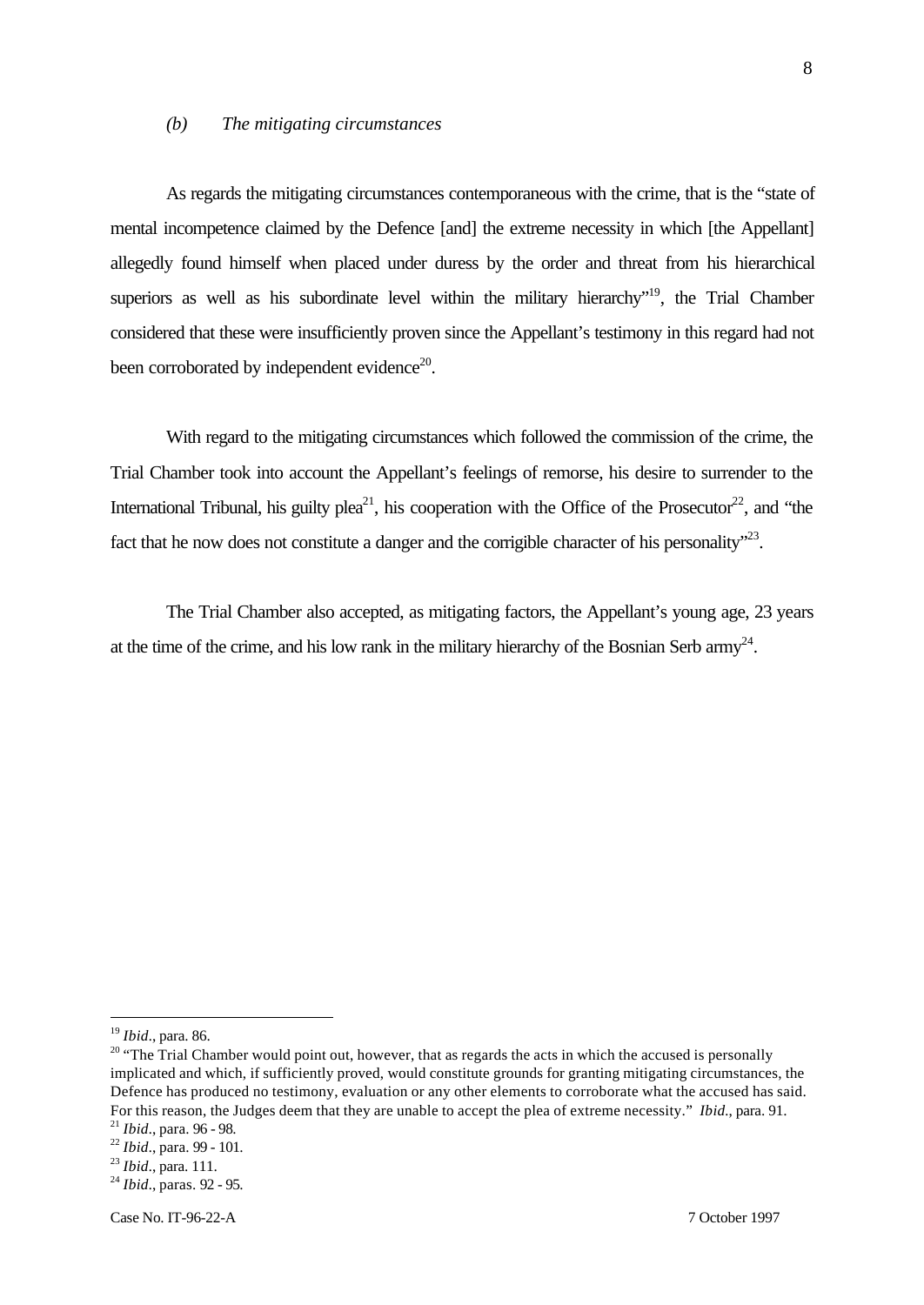## **II. THE APPEAL**

## A. Grounds of Appeal

- 11. The Appellant, in the Appellant's Brief filed by Counsel for the Accused Dra`en Erdemovi} against the Sentencing Judgement, filed on 14 April 1997 ("Appellant's Brief"), asked that the Appeals Chamber revise the Sentencing Judgement:
	- (a) by pronouncing the accused Dra`en Erdemovi} guilty as charged, but excusing him from serving the sentence on the grounds that the offences were committed under duress and without the possibility of another moral choice, that is, in extreme necessity, and on the grounds that he was not accountable for his acts at the time of the offence, nor was the offence premeditated,

or, in the alternative,

- (b) "[by upholding] the Appeal and, taking into consideration all the reasons stated in the Appeal and the mitigating circumstances stated in the Sentencing Judgement, [by revising] the Sentencing Judgement . . . by significantly reducing the sentence of the accused Dra`en Erdemovi}."<sup>25</sup>
- 12. The grounds of appeal invoked by the Appellant can be summarised as follows:
	- (a) The Trial Chamber committed an error of fact occasioning a miscarriage of justice when it asserted in the Sentencing Judgement that "[t]he second location is the Pilica public building in the Zvornik municipality where, according to the statement of the accused at the hearing, about 500 Muslims were executed by members of the 10th

<sup>25</sup> Appellant's Brief, *The Prosecutor v. Dra`en Erdemovi}*, Case No. IT-96-22-A, 14 Apr. 1997, p. 24 ("*Appellant's Brief*").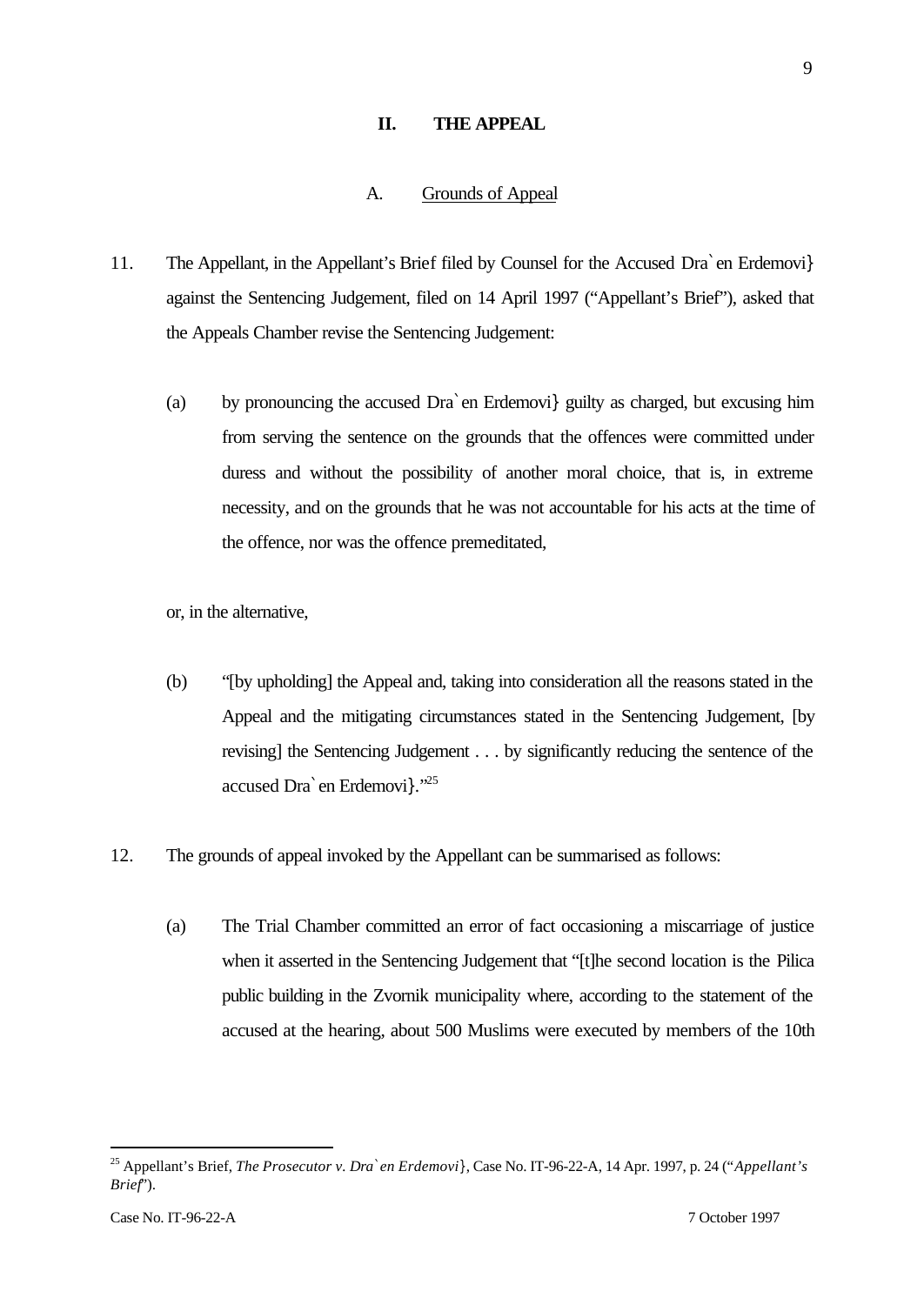Sabotage Unit<sup>326</sup>, of which the Appellant was a member<sup>27</sup>. There is no evidence that the 10th Sabotage Unit participated in this execution.

(b) The Trial Chamber committed an error of fact occasioning a miscarriage of justice in believing the Appellant's statement "that he participated in the shooting of Muslims, but [in not believing] his assertion that he was acting under duress because of an uncompromising order from his military superiors, and that the other moral choice for him was death, his own and that of his family, so that his actions were not voluntary but the will of his commanding officers<sup> $28$ </sup>.

In particular, the Trial Chamber erred in requiring corroboration of the Appellant's assertion that he was acting under duress, although it accepted his uncorroborated statement that he participated in the shooting of Muslims<sup>29</sup>. Thus, the Trial Chamber's assessment of the Appellant's testimony "is both inconsistent and  $unfair<sup>30</sup>$ .

(c) The Trial Chamber erred in law by not accepting the Appellant's argument that he committed the offence whilst under duress or in a situation of extreme necessity and, in particular, "that the order given to the accused Erdemovi} on 16 July 1995 by his superior officer had such an effect on his will that he objectively lost control over his behaviour and his personality was shattered $3<sup>31</sup>$ , such that the accused had no 'moral alternative' but to commit the offence "contrary to his will and intention"<sup>32</sup>.

<sup>26</sup> *Sentencing Judgement*, *supra n. 2,* para. 77.

<sup>27</sup> *Appellant's Brief*, *supra n. 25,* p. 4.

<sup>28</sup> *Ibid., p.5.*

<sup>29</sup> *Ibid.*

<sup>30</sup> Appellant's Brief in Reply, *The Prosecutor v. Dra`en Erdemovi}*, Case No. IT-96-22-A, 21 May 1997, para. 2.

<sup>31</sup> *Appellant's Brief*, *supra n. 25*, p. 15.

<sup>32</sup> *Ibid.,* p. 17.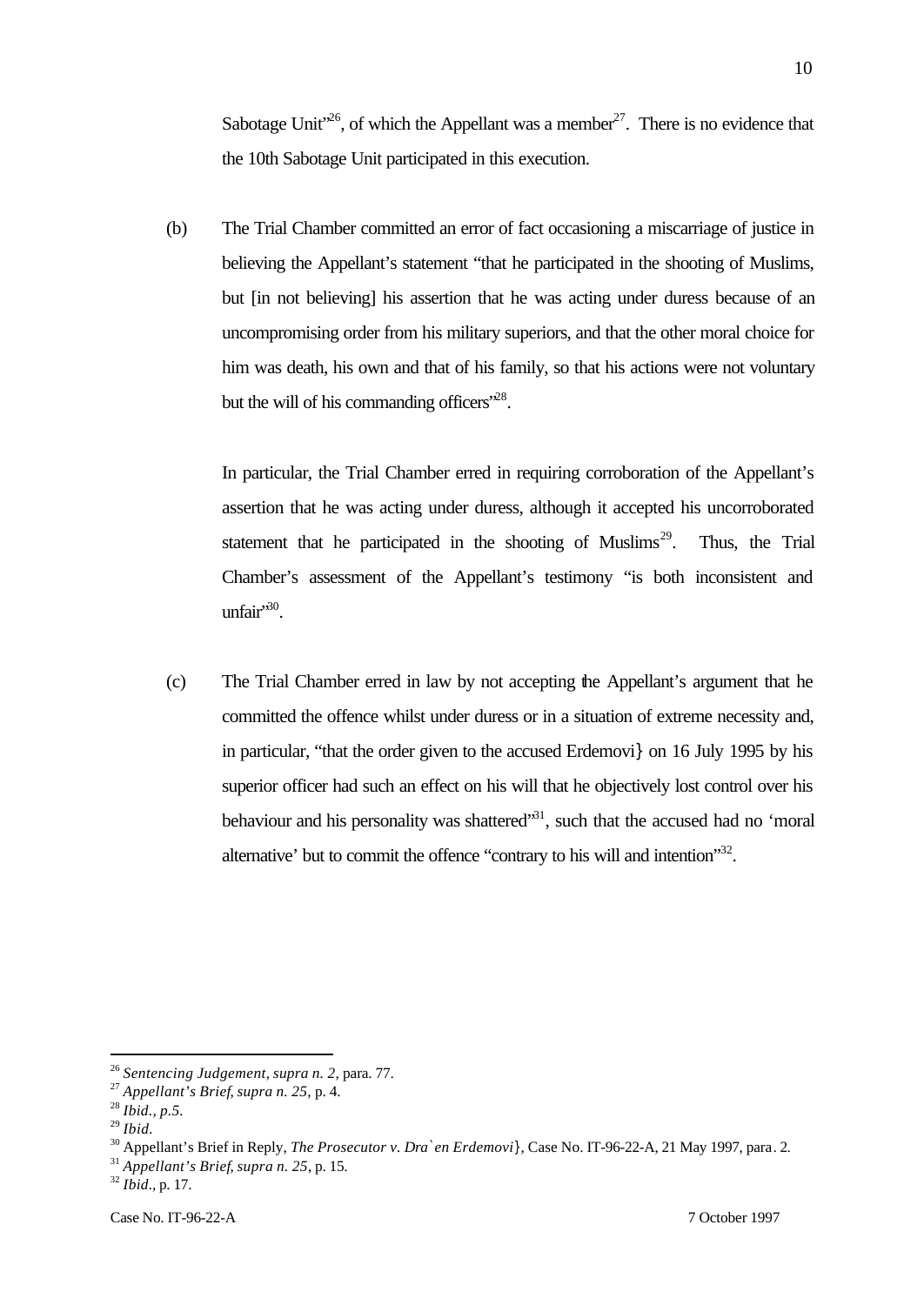In light of this, the Appellant "should have been pronounced guilty of the acts committed, but a sentence should not have been handed down<sup>333</sup> because of the law regarding a soldier's responsibility in the execution of superior orders, the duress exerted on the Appellant and the absence of moral choice available to him when he committed the offence, the credibility of his testimony, and the fulfilment of all the requirements of "extreme necessity as a generally accepted category in national legislations [and] international criminal law<sup>34</sup>.

(d) The Trial Chamber committed an error of fact occasioning a miscarriage of justice in finding that "no conclusions as to the psychological condition of the accused at the moment of the crime can be drawn"<sup>35</sup> from the two reports of the expert medical commissions on the psychiatric and psychological evaluation of the accused, submitted to the Trial Chamber on 26 June and 17 October 1996, nor from the accused's testimony<sup>36</sup>. Further, to the extent that there may have been insufficient evidence of the Appellant's mental state at the time the offence was committed, it was incumbent on the Trial Chamber, in the interests of justice, to request the expert panel to make such a determination and the Trial Chamber's failure to do so constitutes an error within the meaning of Article 25 of the Statute of the International Tribunal ("Statute").

13. The Prosecution's position in relation to the above grounds of appeal as set out in the Respondent's Brief filed on 28 April 1997 ("Respondent's Brief") and in the appellate hearings is, in brief, as follows:

(a) On the first ground, the Prosecution asserts that the Trial Chamber did not state at any point in the Sentencing Judgement that the Appellant had participated in the execution of 500 Muslims at the Pilica public building in the Zvornik municipality, that the Trial Chamber referred to this event as part of its description of the events that

<sup>33</sup> *Ibid.,* p*.* 19*.*

 $^{34}$  *Ibid.*, p. 19.

<sup>35</sup> *Sentencing Judgement*, *supra n. 2,* para. 88.

<sup>36</sup> *Appellant's Brief*, *supra n. 25,* pp. 19 - 23.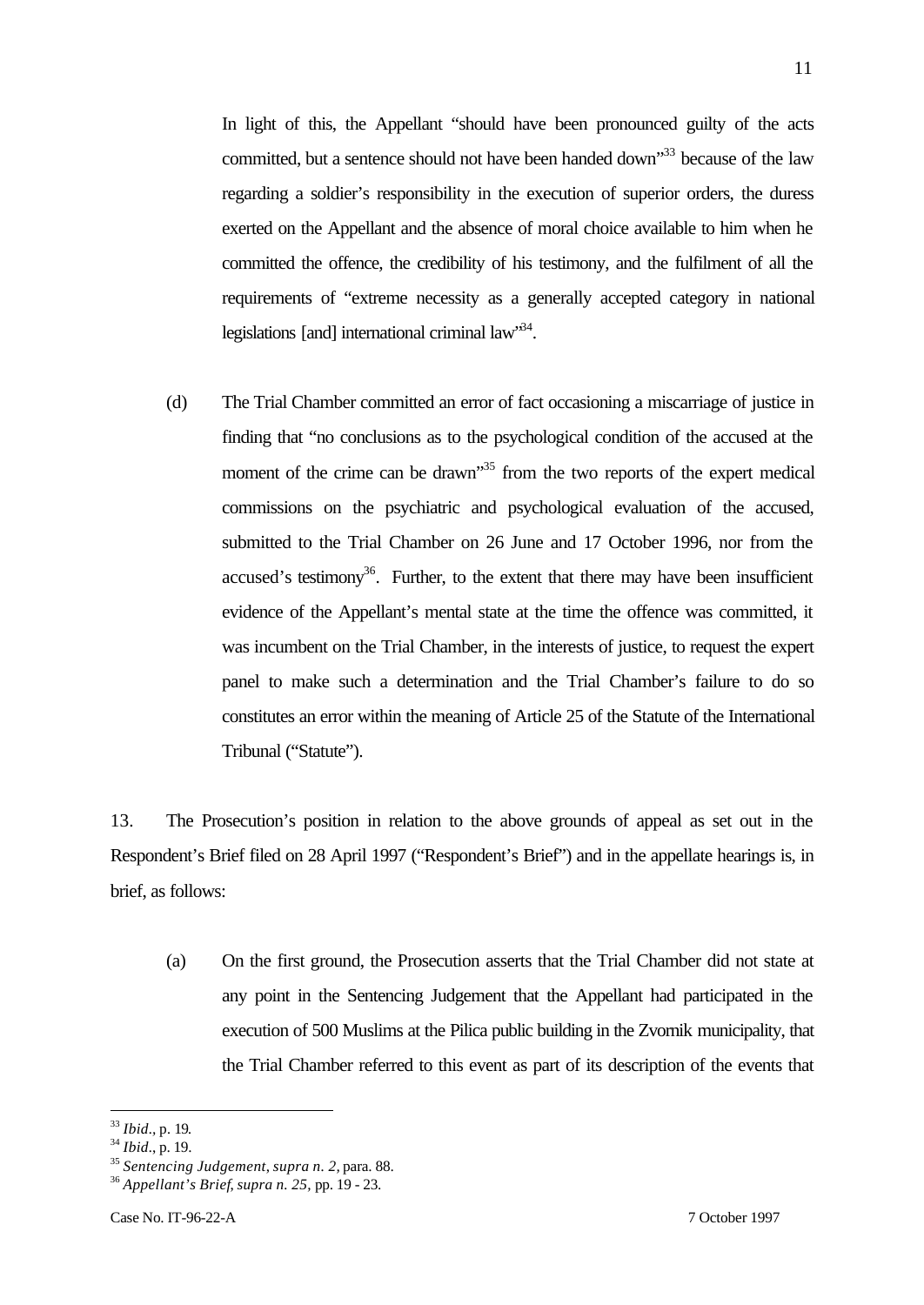followed the fall of the Srebrenica enclave, and further that this incident was considered by the Trial Chamber "in order to verify the authenticity of the Appellant's testimony, not as a means of aggravating his culpability"<sup>37</sup>. Thus, according to the Prosecution, the Trial Chamber did not take this incident into account as an aggravating circumstance in the determination of the sentence against the Appellant<sup>38</sup>.

- (b) On the second ground, the Prosecution asserts that the assessment of the probative value of the evidence is subject to broad discretionary appreciation of the Trial Chamber which it exercised in a fair and consistent manner<sup>39</sup>. In particular, the Prosecution submits that when the Trial Chamber stated that it required corroboration of the Appellant's statement by independent evidence<sup>40</sup>, it was not stating an evidentiary rule but rather was expressing its "intimate conviction" as to its satisfaction with respect to the state of the evidence $4$ .
- (c) On the third ground, the Prosecution submits that the Trial Chamber "was correct in holding that the Appellant did possess freedom of moral choice in the execution of Muslims at Branjevo farm and that his testimony did not satisfy the relevant elements for granting mitigating circumstances for extreme necessity arising from duress and superior orders. Further, the Trial Chamber did consider superior orders in mitigation of the sentence because of the subordinate level of the Appellant in the military hierarchy<sup>342</sup>.
- (d) On the fourth ground, the Prosecution asserts that the burden was on the Appellant to adduce evidence in support of the claim that at the time of the crime he was suffering from diminished mental capacity. Since the Appellant did not submit any

<sup>37</sup> Respondent's Brief, *The Prosecutor v. Dra`en Erdemovi}*, Case No. IT-96-22-A, 28 Apr. 1997, s. B.1.2.

<sup>(&</sup>quot;*Respondent's Brief")*.

<sup>38</sup> *Ibid*., s. B. 1.

<sup>39</sup> *Ibid.*, s. B. 2.

<sup>40</sup> *Sentencing Judgement*, *supra n. 2,* para. 87.

<sup>41</sup> Transcript, *The Prosecutor v. Dra`en Erdemovi}*, Case No. IT-96-22-A, 26 May 1997, pp. 130 – 132 ("*Appeals Transcript")*.

<sup>42</sup> *Respondent's Brief*, *supra n. 37,* s. B. 3.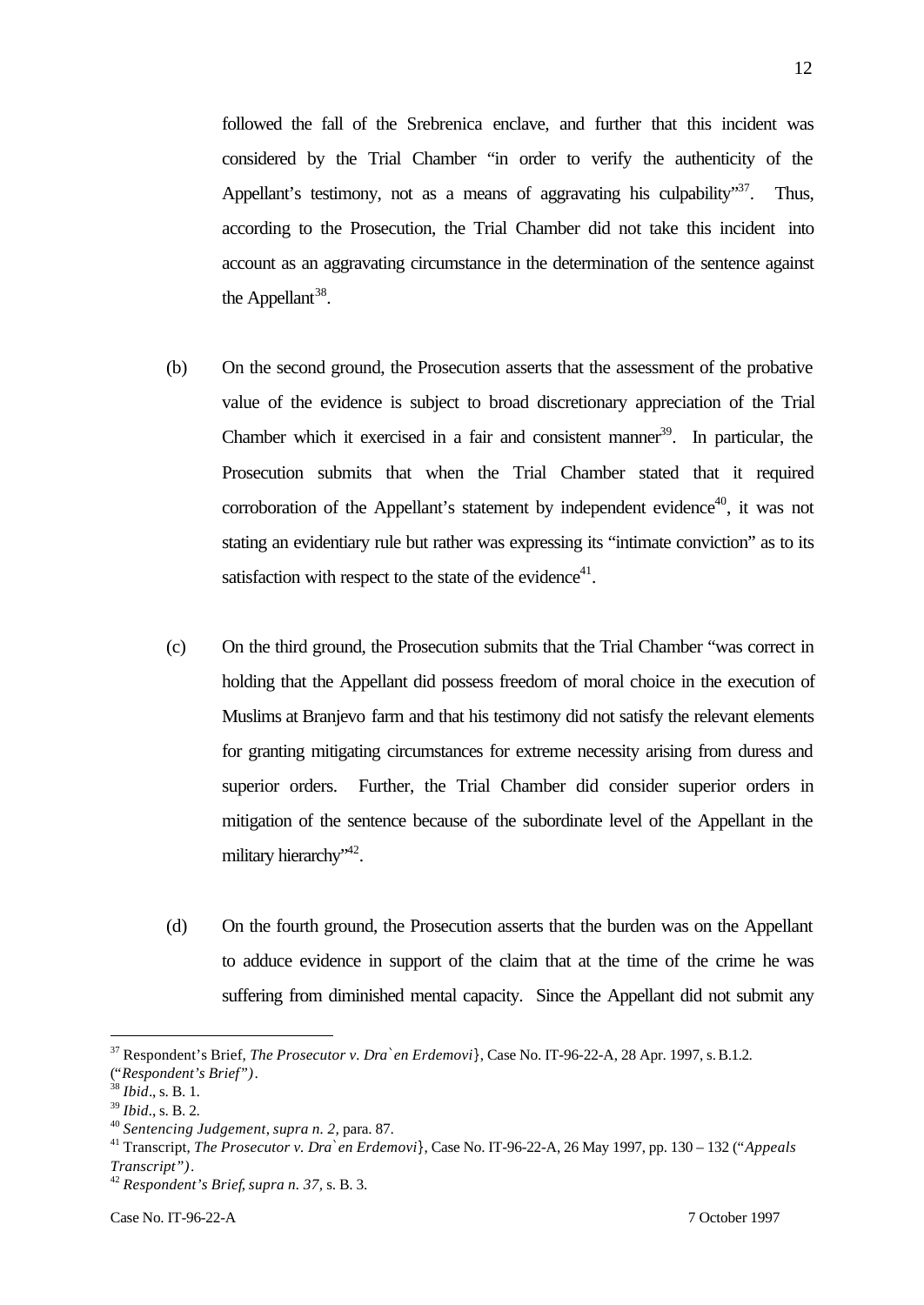such evidence, the Prosecution claims, it is inappropriate for him to invoke an error of fact or of law as it was not a matter for the Trial Chamber to obtain such evidence<sup>43</sup>.

(e) Finally, the Prosecution argues that the 10-year prison sentence imposed by the Trial Chamber is not manifestly excessive so as to justify interference by the Appeals Chamber, "having regard to the gravity of the offense, the circumstances of the Appellant's participation in the crime, and the helplessness of the victims of the crime<sup>, 44</sup>. In particular, the Prosecution submits that the Appellant has not shown that the severity of the penalty handed down by the Trial Chamber is disproportionate in relation to other sentences handed down for this type of offence<sup>45</sup>.

## B. Application to Introduce Additional Evidence

14. The Appellant, in the Appellant's Brief, made a proposal that the Appeals Chamber "obtain the following additional evidence for the appeals hearing", ostensibly pursuant to Rule 115 of the Rules, by:

- (a) appointing "a distinguished professor of ethics who shall give a scientific opinion and position regarding the possibility of the moral choice of an ordinary soldier who is faced with committing a crime when following the orders of a superior at time of war"; and
- (b) receiving an additional mental evaluation of the accused by the same panel of experts which conducted the psychological examination prior to the sentencing hearing, this time on the question of the "mental condition of the accused Erdemovi} at the time the offence was committed, in line with the reasons stated in the appeal<sup>146</sup>.

<sup>43</sup> *Ibid.*, s. B. 4; *Appeals Transcript*, *supra n. 41,* p. 118.

<sup>44</sup> *Respondent's Brief*, *supra n. 37*, s. B. 5.

 $45$  *Ibid.* 

<sup>46</sup> *Appellant's Brief*, *supra n. 25,* pp. 23-24.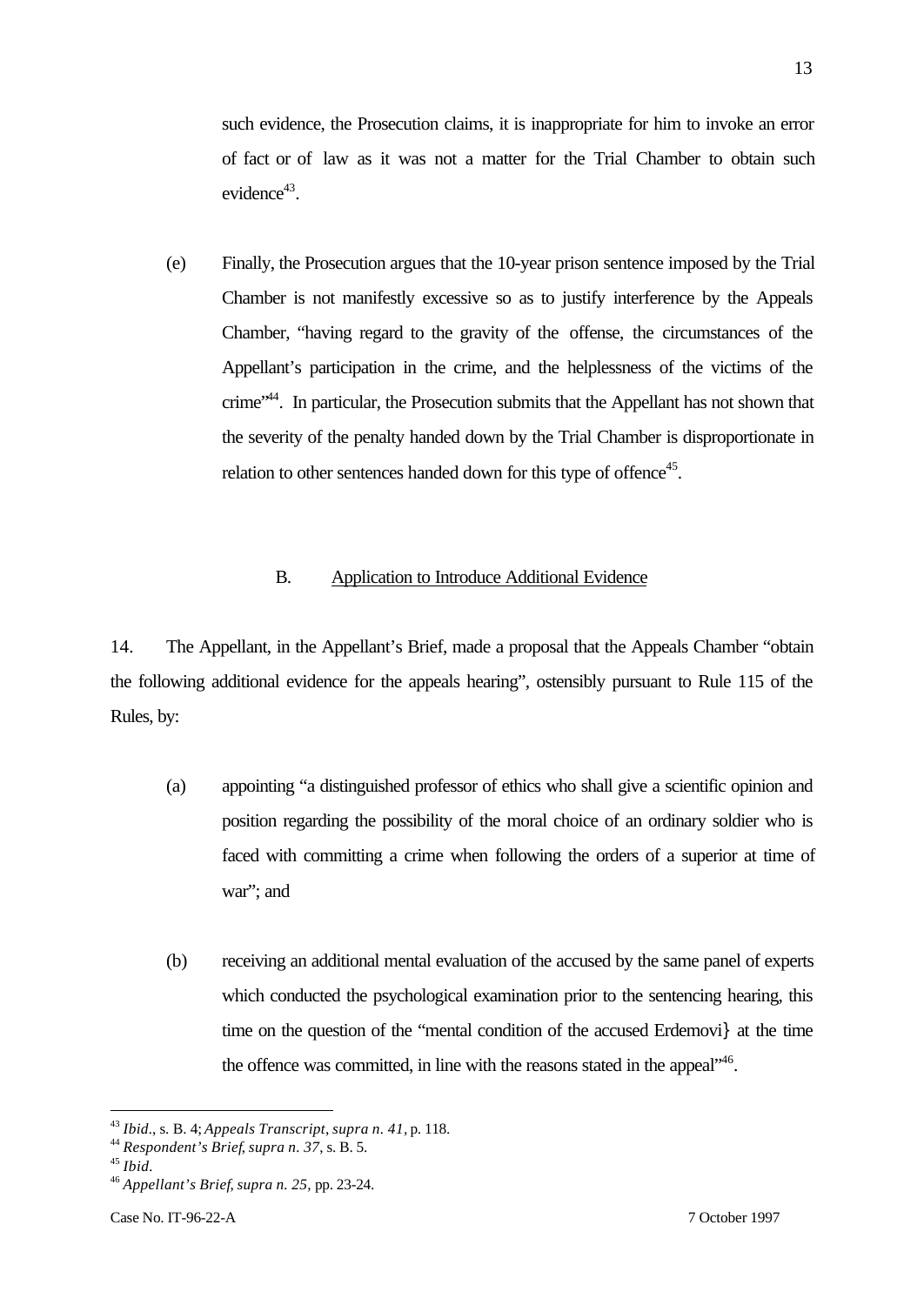#### 15. Rule 115 reads:

- (A) A party may apply by motion to present before the Appeals Chamber additional evidence which was not available to it at the trial. . . .
- (B) The Appeals Chamber shall authorise the presentation of such evidence if it considers that the interests of justice so require.

Having regard to the provisions of Rule 115, the Appeals Chamber would reject the Appellant's motion to adduce the additional evidence for the following reasons. The evidence is not, in the view of the Appeals Chamber, relevant for the determination of this appeal and there is, therefore, no need to authorise the presentation of the additional material in the interests of justice. In any event, if the Defence believed that the evidence was of assistance to its case, it should have brought this evidence to the attention of the Trial Chamber for the purposes of the Sentencing Hearing. The appeal process of the International Tribunal is not designed for the purpose of allowing parties to remedy their own failings or oversights during trial or sentencing. Further, the Appellant has filed no affidavit or other material to indicate the substance of any statement which either the "distinguished professor of ethics" or the panel of experts would present to the Appeals Chamber. So much then for this application.

# C. The Scope of the Appeals Chamber's Judicial Review: Issues Raised Proprio Motu and Preliminary Questions

16. The Appeals Chamber has raised preliminary issues *proprio motu* pursuant to its inherent powers as an appellate body once seised of an appeal lodged by either party pursuant to Article 25 of the Statute. The Appeals Chamber finds nothing in the Statute or the Rules, nor in practices of international institutions or national judicial systems, which would confine its consideration of the appeal to the issues raised formally by the parties. The preliminary issues revolve around the question of the validity of the plea of guilty entered by the Appellant. This is a question to be decided *in limine*. In pursuance of its *proprio motu* examination of the validity of the Appellant's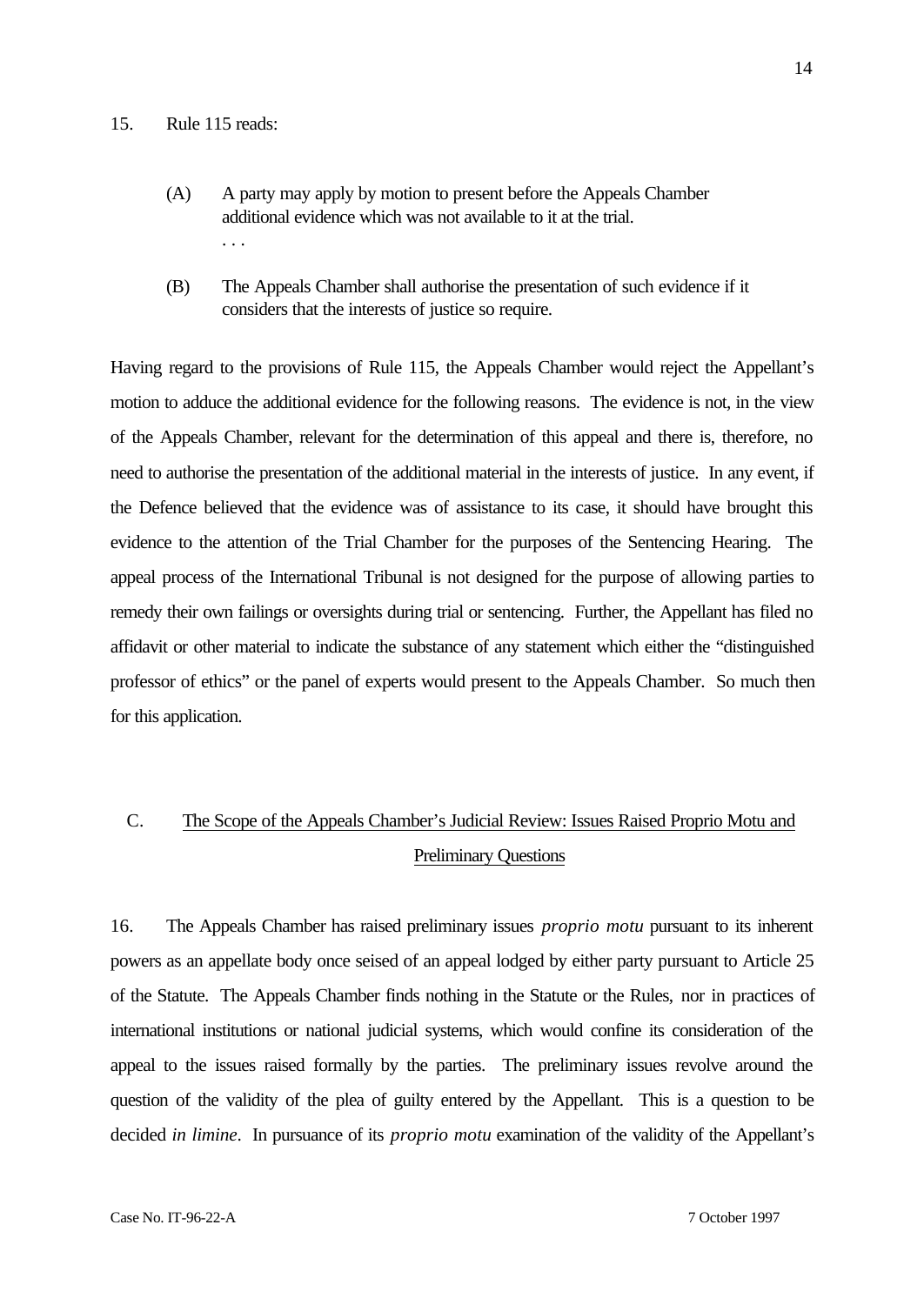guilty plea, the Appeals Chamber addressed three preliminary questions to the parties in a Scheduling Order dated 5 May 1997:

- (1) In law, may duress afford a complete defence to a charge of crimes against humanity and/or war crimes such that, if the defence is proved at trial, the accused is entitled to an acquittal?
- (2) If the answer to (1) is in the affirmative, was the guilty plea entered by the accused at his initial appearance equivocal in that the accused, while pleading guilty, invoked duress?
- (3) Was the acceptance of a guilty plea valid in view of the mental condition of the accused at the time the plea was entered? If not, was this defect cured by statements made by the accused in subsequent proceedings?<sup>47</sup>

<sup>47</sup> Scheduling Order, *The Prosecutor v. Dra`en Erdemovi}*, Case No. IT-96-22-A, A. C., 5 May 1997.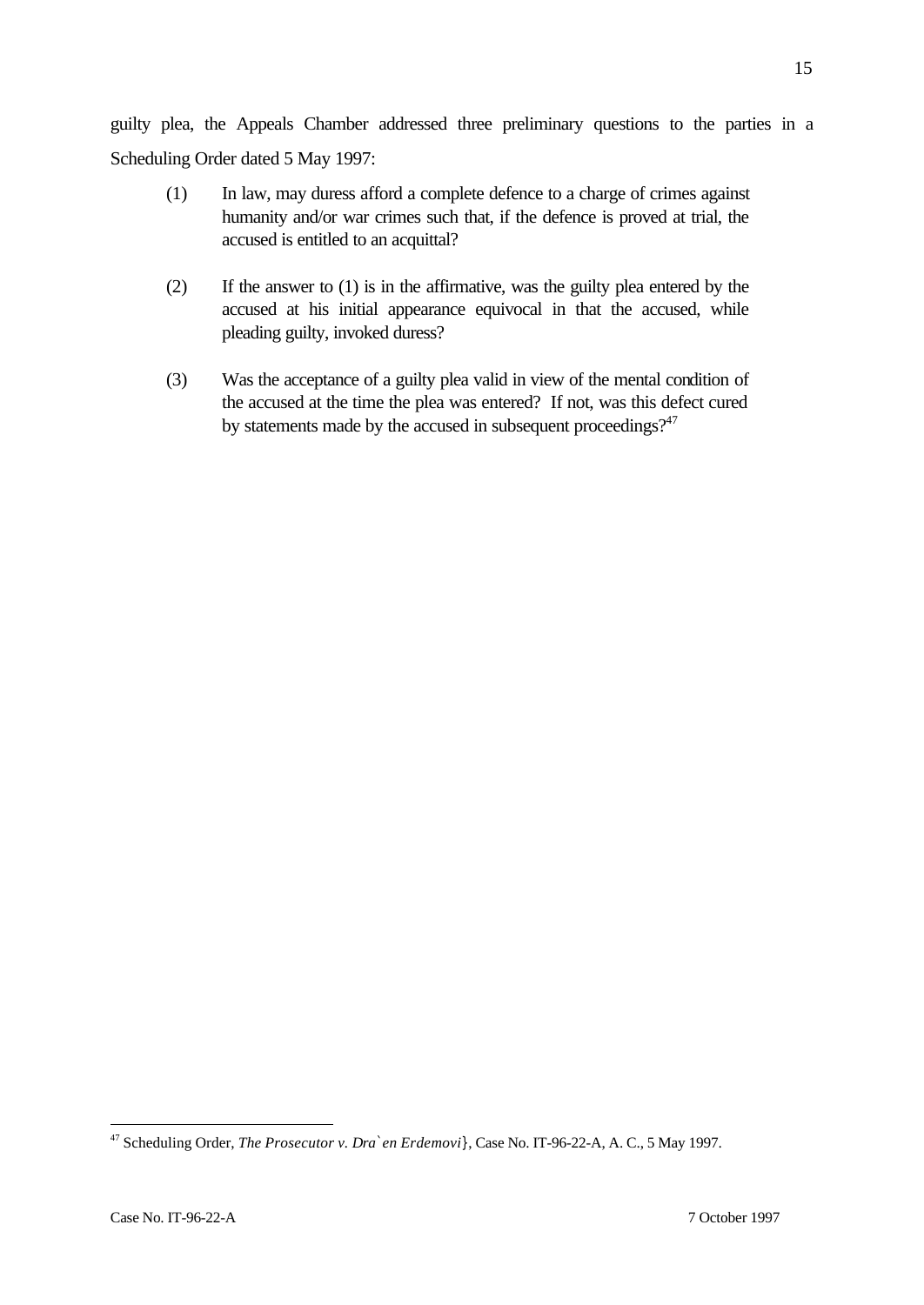#### **III. REASONS**

- 17. In answering the preliminary questions surrounding the validity of the Appellant's plea, the members of the Appeals Chamber differ on a number of issues, both as to reasoning and as to result. Consequently, the views of each of the members of the Appeals Chamber on particular issues are set out in detail in Separate Opinions which are attached to this Judgement and merely summarised here.
- 18. The Appeals Chamber, for the reasons set out in the Joint Separate Opinion of Judge McDonald and Judge Vohrah, unanimously finds that the Appellant's plea was voluntary.
- 19. For the reasons set out in the Joint Separate Opinion of Judge McDonald and Judge Vohrah and in the Separate and Dissenting Opinion of Judge Li, the majority of the Appeals Chamber finds that duress does not afford a complete defence to a soldier charged with a crime against humanity and/or a war crime involving the killing of innocent human beings. Consequently, the majority of the Appeals Chamber finds that the guilty plea of the Appellant was not equivocal. Judge Cassese and Judge Stephen dissent from this view for the reasons set out in their Separate and Dissenting Opinions.
- 20. However, the Appeals Chamber, for the reasons set out in the Joint Separate Opinion of Judge McDonald and Judge Vohrah, finds that the guilty plea of the Appellant was not informed and accordingly remits the case to a Trial Chamber other than the one which sentenced the Appellant in order that he be given an opportunity to replead. Judge Li dissents from this view for the reasons set out in his Separate and Dissenting Opinion.
- 21. Consequently, the Appellant's application for the Appeals Chamber to revise his sentence is rejected by the majority. The Appeals Chamber also unanimously rejects the Appellant's application for acquittal.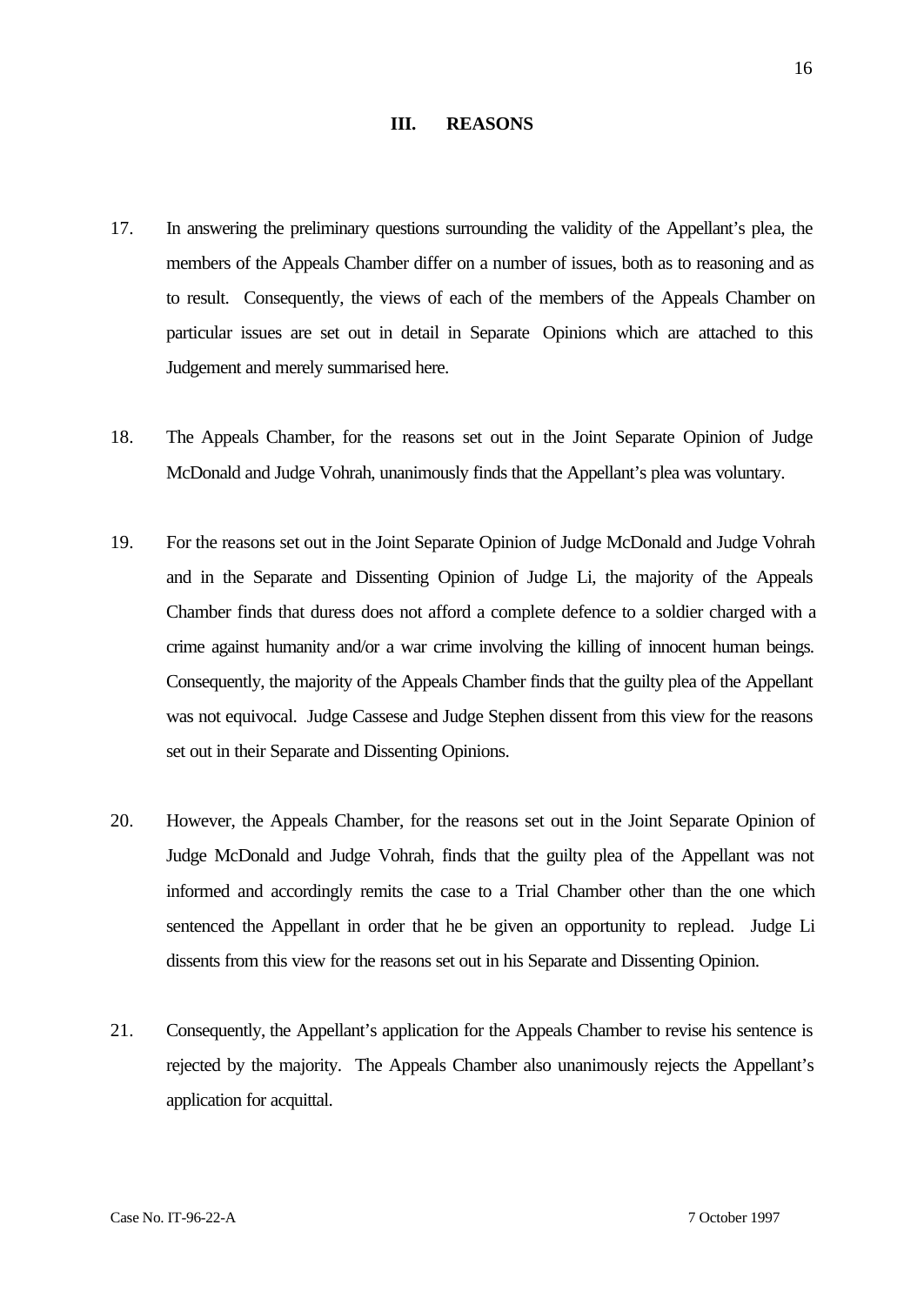#### **IV. DISPOSITION**

### **THE APPEALS CHAMBER**

- (1) Unanimously **REJECTS** the Appellant's application that the Appeals Chamber should acquit him;
- (2) By four votes (Judges Cassese, McDonald, Stephen and Vohrah) to one (Judge Li) **REJECTS** the Appellant's application that the Appeals Chamber should revise his sentence;
- (3) By four votes (Judges Cassese, McDonald, Stephen and Vohrah) to one (Judge Li) **FINDS** that the guilty plea entered by the Appellant before Trial Chamber I was not informed;
- (4) By three votes (Judges McDonald, Li and Vohrah) to two (Judges Cassese and Stephen) **FINDS** that duress does not afford a complete defence to a soldier charged with a crime against humanity and/or a war crime involving the killing of innocent human beings and that, consequently, the guilty plea entered by the Appellant before Trial Chamber I was not equivocal;
- (5) By four votes (Judges Cassese, McDonald, Stephen and Vohrah) to one (Judge Li) **HOLDS** that the case must be remitted to a Trial Chamber, other than the one which sentenced the Appellant, so that the Appellant may have the opportunity to replead in full knowledge of the nature of the charges and the consequences of his plea; and